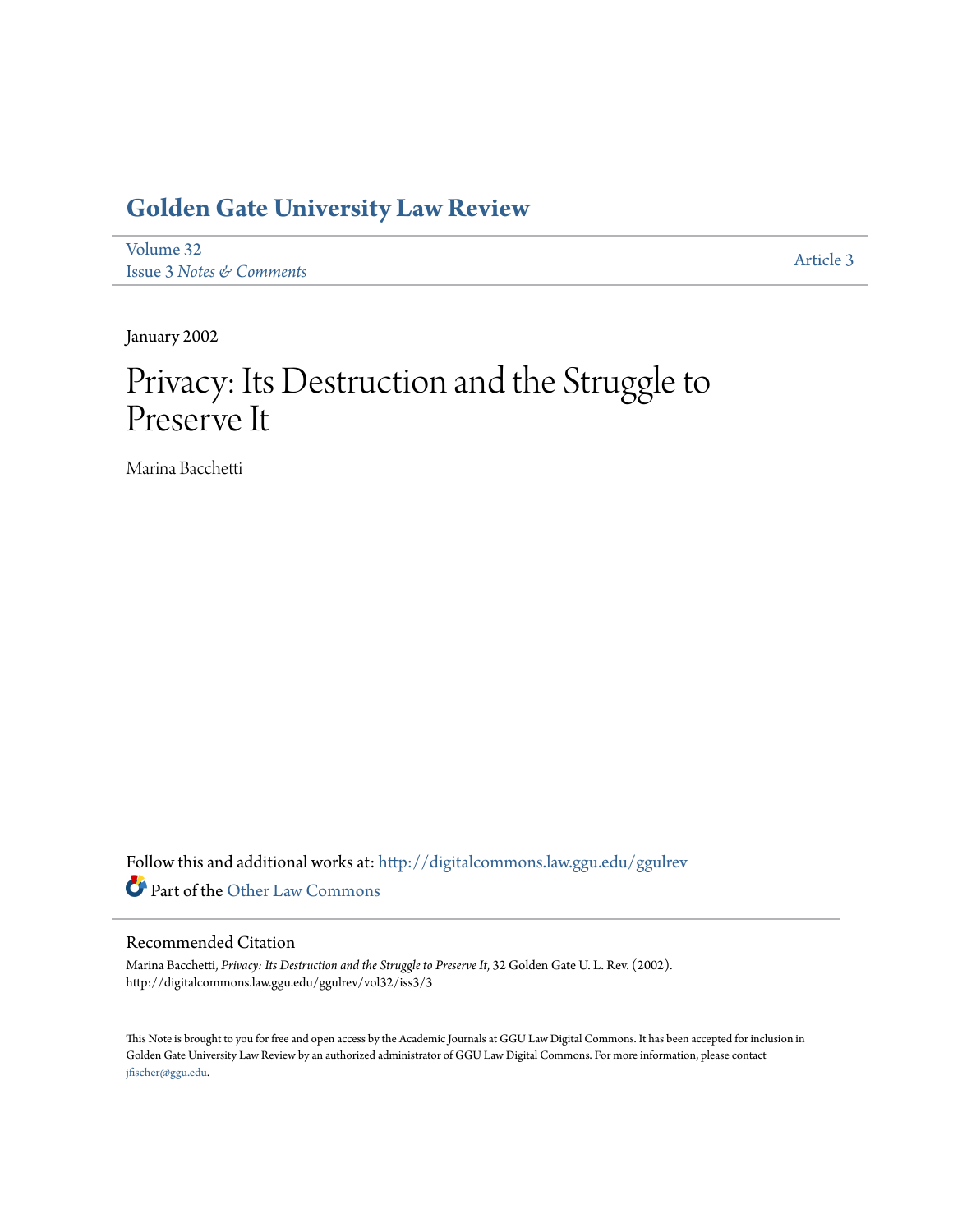### BOOK REVIEW

## **PRIVACY: ITS DESTRUCTION AND THE STRUGGLE TO PRESERVE IT**

In his book *The Unwanted Gaze: The Destruction of Privacy in America,* author Jeffrey Rosen explains what is at the core of the debate on privacy:

In society, it is impossible not to have your dignity assaulted by the unwanted gazes of others, and not to be misdefined and misjudged and wrenched out of context. Society is an orgy of judgments and misjudgments. But by respecting the boundaries between public and private speech and conduct, a liberal state can provide sanctuaries from the invasions of privacy that are inevitable in social interactions. And as technology allows us to reconstruct private spaces at home, at work, and in cyberspace, law should not stand in its way.<sup>1</sup>

It is from this standpoint that I present a review of two interesting books that deal with the issue of privacy in North American society. These books explore privacy's deterioration due to the advancements in technology and the media and the struggle to reclaim it: Jeffrey Rosen's *The Unwanted Gaze: The Destruction of Privacy in America* and Clay Calvert's *Voyeur Nation: Media, Privacy, and Peering in Modern Culture.*  Although different in perspective and focus, authors Jeffrey Rosen and Clay Calvert shed light on the causes of the deteriorating status of an individual's privacy.

Jeffrey Rosen, an associate professor at the George Washington University Law School and Legal Mfairs editor of *The New Republic,* brings to his analysis of the privacy problem depth in. the legal underpinnings and issues tied to the invasion of privacy by the media, the government, and cyberspace. With his book, *The Unwanted Gaze: The* 

339

1

<sup>&</sup>lt;sup>1</sup> JEFFREY ROSEN, THE UNWANTED GAZE: THE DESTRUCTION OF PRIVACY IN AMERICA 223 (Random House 2000).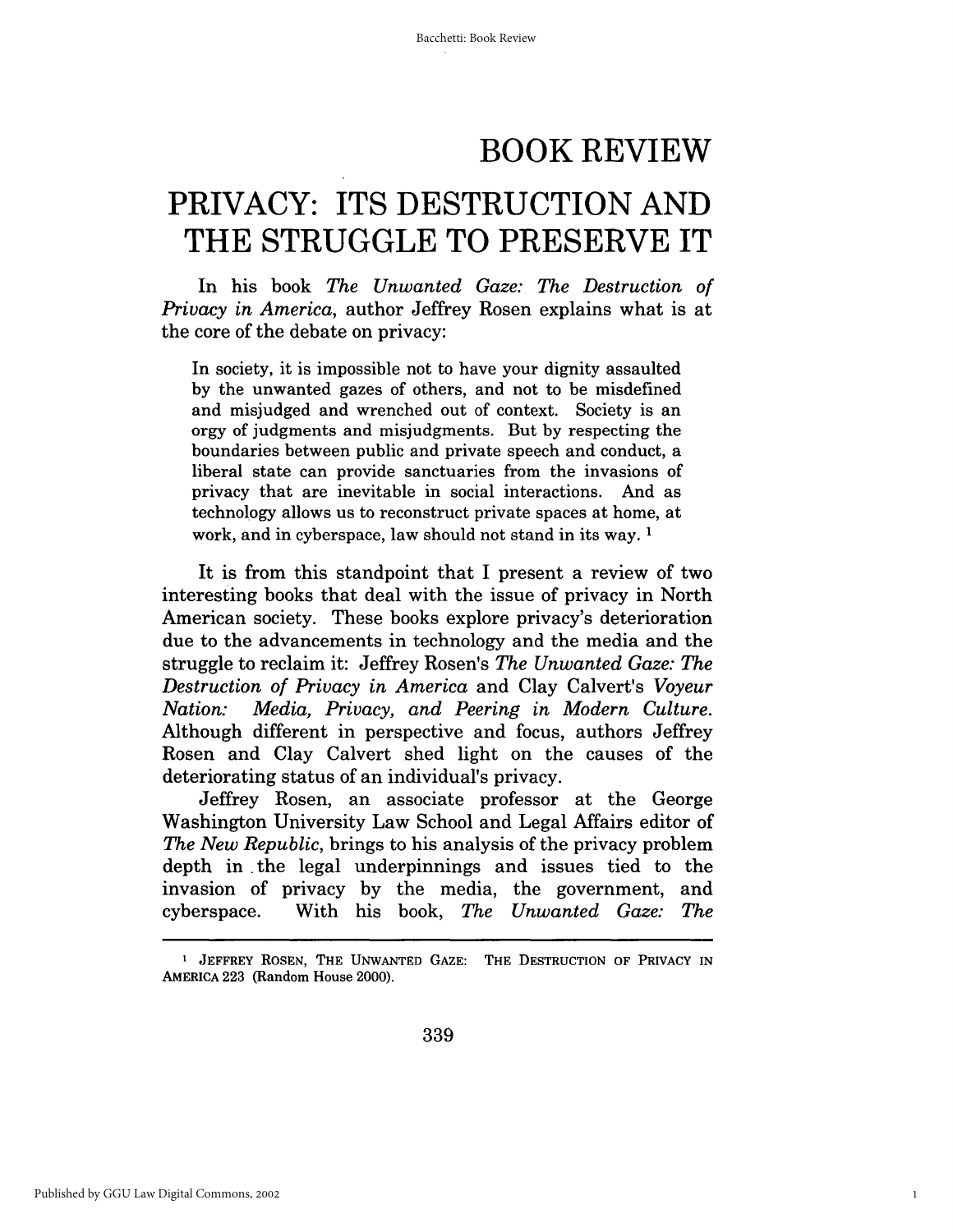### 340 GOLDEN GATE UNIVERSITY LAW REVIEW [Vol. 32:3

*Destruction of Privacy in America,* Rosen gives us a masterwork that explores the legal ramifications of the 4th Amendment with regard to unconstitutional search and seizure as well as to security of person within one's home and effects. Rosen discusses the indignities suffered by victims of invasions of privacy. From events such as the Paula Jones case and the Clarence Thomas confirmation hearings, to the vulnerability suffered by all Internet users because of easily traceable electronic footprints left behind thanks to website cookies and indestructible email, Rosen demonstrates the effects of changes wrought by technology in communications on American culture, society and its institutions.

Where everything that we say, write, read or buy is recorded and monitored in cyberspace, Rosen points out that not only is our privacy violated, but also that our very persons and characters are distorted and misjudged by those doing the monitoring. Unfortunately, it is in this way that information becomes confused with knowledge. Consequently, we become vulnerable to misinterpretation and misjudgment by strangers.

Going one step further, Rosen examines the expansion of sexual harassment law that gives employers incentive to monitor employees' email, Internet browsing habits, and office relationships. Offensive speech in the workplace also comes under scrutiny and is suggested to be more of an invasion of the victim's privacy than sexual harassment. Rosen offers a fascinating and illuminating argument on this distinction. His insightful, incisive, and novel legal analysis of all these issues written in a cogent and clear writing style makes for a hard-toput-down read on the subject of privacy. Rosen bolsters his arguments with lucidly drawn examples from history and contemporary events that make our understanding of the concepts, principles of law, and issues at stake easier to understand. As a true educator, Jeffrey Rosen does an excellent job in teaching us the importance of becoming more proactive and vigilant in protecting our right to privacy.

Clay Calvert, an associate professor of communications and law at Penn State University, takes a very different approach to the question of privacy issues in our society in his book *Voyeur Nation: Media, Privacy, and Peering in Modern Culture.* Calvert takes an interdisciplinary approach. Whereas Rosen takes an objective view based on points of law, Calvert often takes an opinionated view without offering any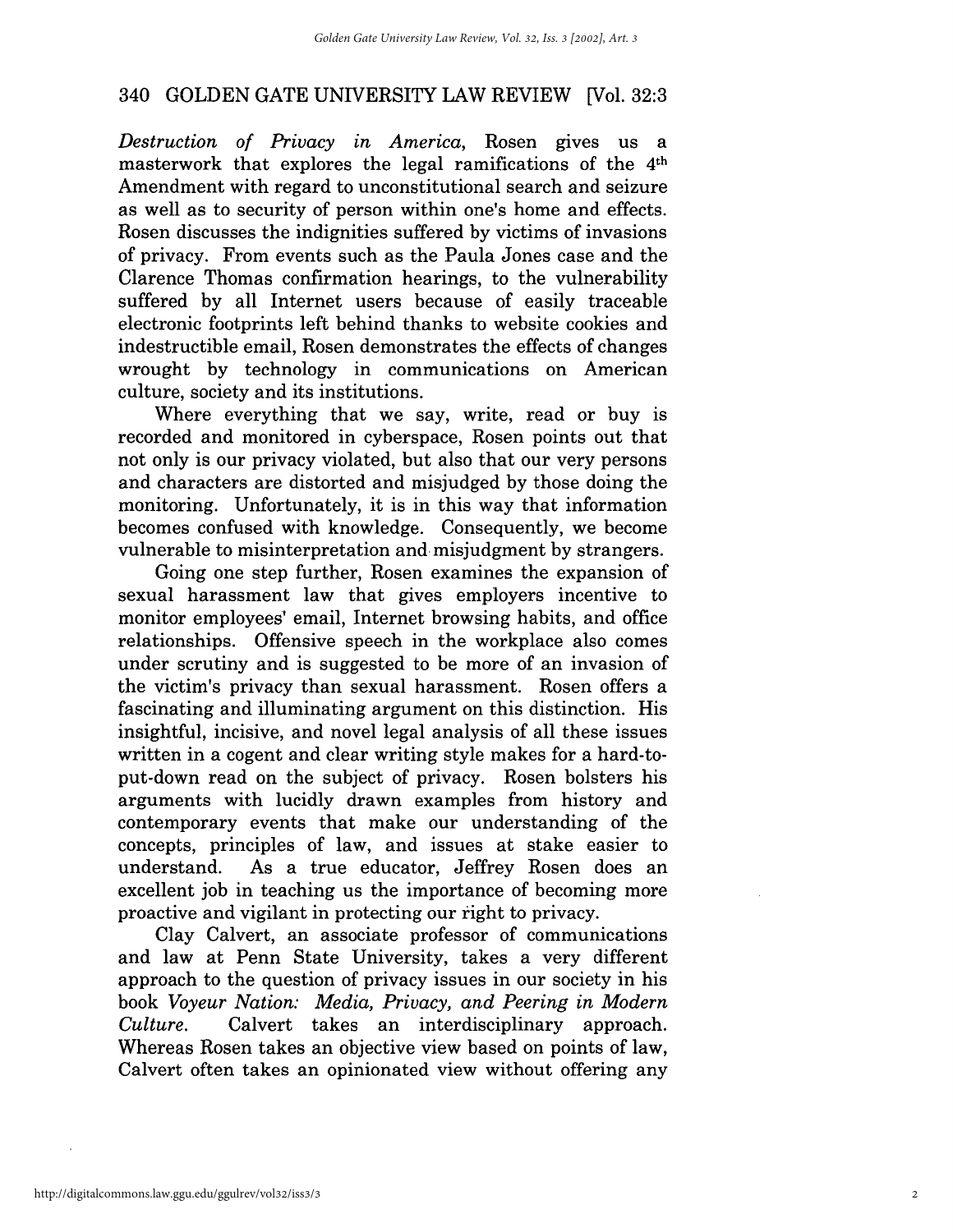#### 2002] *PRIVACY* 341

Where Jeffrey Rosen argues for the defense and protection of privacy, Clay Calvert pushes the envelope. Calvert introduces the concept of *mediated voyeurism* as "the consumption of revealing images of and information about others' apparently real and unguarded lives, often yet not always for the purposes of entertainment but frequently at the expense of privacy and discourse, through the means of the mass media and Internet."3 Citing the mass media in particular, Calvert explains the four categories of mediated voyeurism – video vérité voyeurism, reconstruction voyeurism, tell-alllshow-all voyeurism and sexual voyeurism.4 Calvert suggests that, through these categories, the subject and the viewer join in a Faustian pact: I reveal all for profit, celebrity, attention or exhibitionism and you satisfy your curiosity at a safe distance without involving yourself in my life. Hence, the subject willingly reveals what is private and the viewer becomes the unwitting voyeur. Privacy is sacrificed.

Clay Calvert minces no words in pointing out the irony that, while we worry about safeguarding our privacy on many levels, we run the risk of aiding and abetting the mass media's and the Internet's striving to reveal everything about people's private lives, be they mere mortals, notable celebrities or politicians. Calvert's sarcastic tone, evidenced by his writing style, purposefully underscores what seems to be the futility of defending privacy in the face of the prying eyes and minds of readers and viewers. Unfortunately, this prying and abetted curiosity is in large part thanks to the telecommunicationsmass media juggernaut's self-justifying dictum: *inquiring minds want to know.* 

The publication of the Ken Starr Report of the President Clinton investigation and the ensuing Monica-gate scandal are excellent examples of the invasion of personal privacy, the

<sup>2</sup> CLAY CALVERT, VOYEUR NATION: MEDIA, PRIVACY, AND PEERING IN MODERN CULTURE 15 (Westview Press 2000)

 $3$  *Id.* at 2-3.

 $4$   $Id.$  at 4.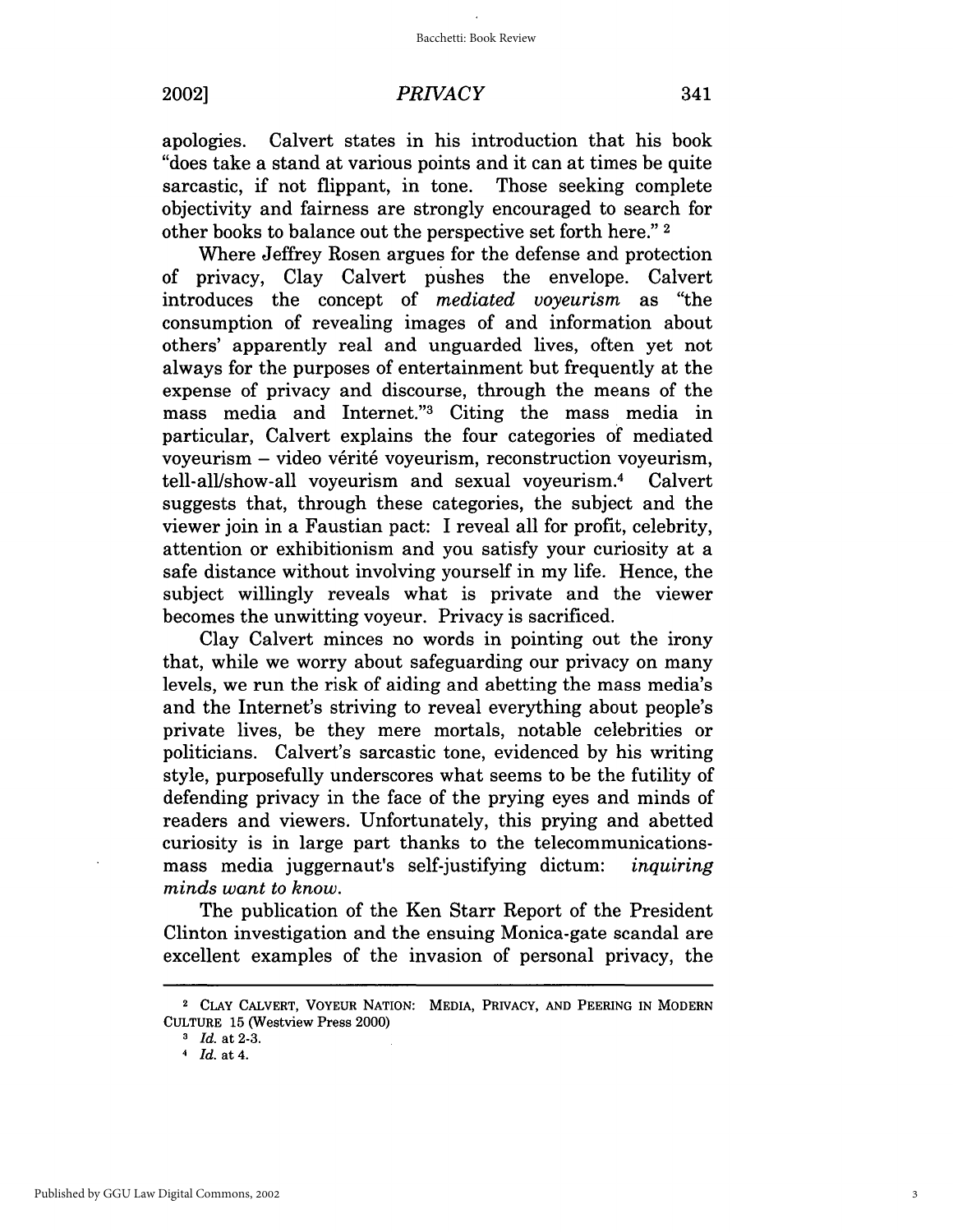### 342 GOLDEN GATE UNIVERSITY LAW REVIEW [Vol. 32:3]

devastation of personal and professional reputation, and the erosion of 4th Amendment rights. In the hands of the mass media, these recent events are also examples of mediated voyeurism. More importantly, these pivotal events support Jeffrey Rosen's thesis that privacy is important, not only in and of itself as a concept, but also because it safeguards:

... the importance of maintaining private spaces to protect individuals from being judged out of context in a world of fleeting attention spans ... that all Americans are entitled to be regarded as self-defming individuals rather than as prisoners of sexual stereotypes and generalizations. The ideal of privacy, similarly, insists that individuals should be allowed to define themselves, and to decide how much of themselves to reveal or to conceal in different situations. <sup>5</sup>

Where Jeffrey Rosen tends to guide us, Clay Calvert educates us with a strong, up-front manner. With the skill of a litigator and a penchant for playing devil's advocate, Calvert provokes and challenges us to rethink our ideas and notions of privacy in the light of mediated voyeurism. Can privacy be protected when certain individuals willingly give up their privacy for ulterior motives? Do we not contradict ourselves when we watch television programs such *20120* or motion pictures such as *Edtv,* as we become voyeurs in viewing other peoples' lives and their problems?

Clay Calvert's biting wit, along with detailed and wellchosen examples, presents us with a page turning reading experience. Like the mass media, he astutely keeps us hooked. Although this is a brilliant stylistic device, it can render his apparent goal of driving his point-of-view home to his readers as somewhat heavy-handed and occasionally irritating. Calvert educates by convincing and exhorting his audience, succeeding in making his case intelligently and thoughtprovokingly. In this way, Clay Calvert's contribution to the discussion of privacy issues - its destruction and rehabilitation - warrants his book as worthy of consideration as a seminal and novel work in the body of literature that exists in this area of legal and communications studies. As a true

<sup>5</sup>*See* Rosen, *supra* note 1.